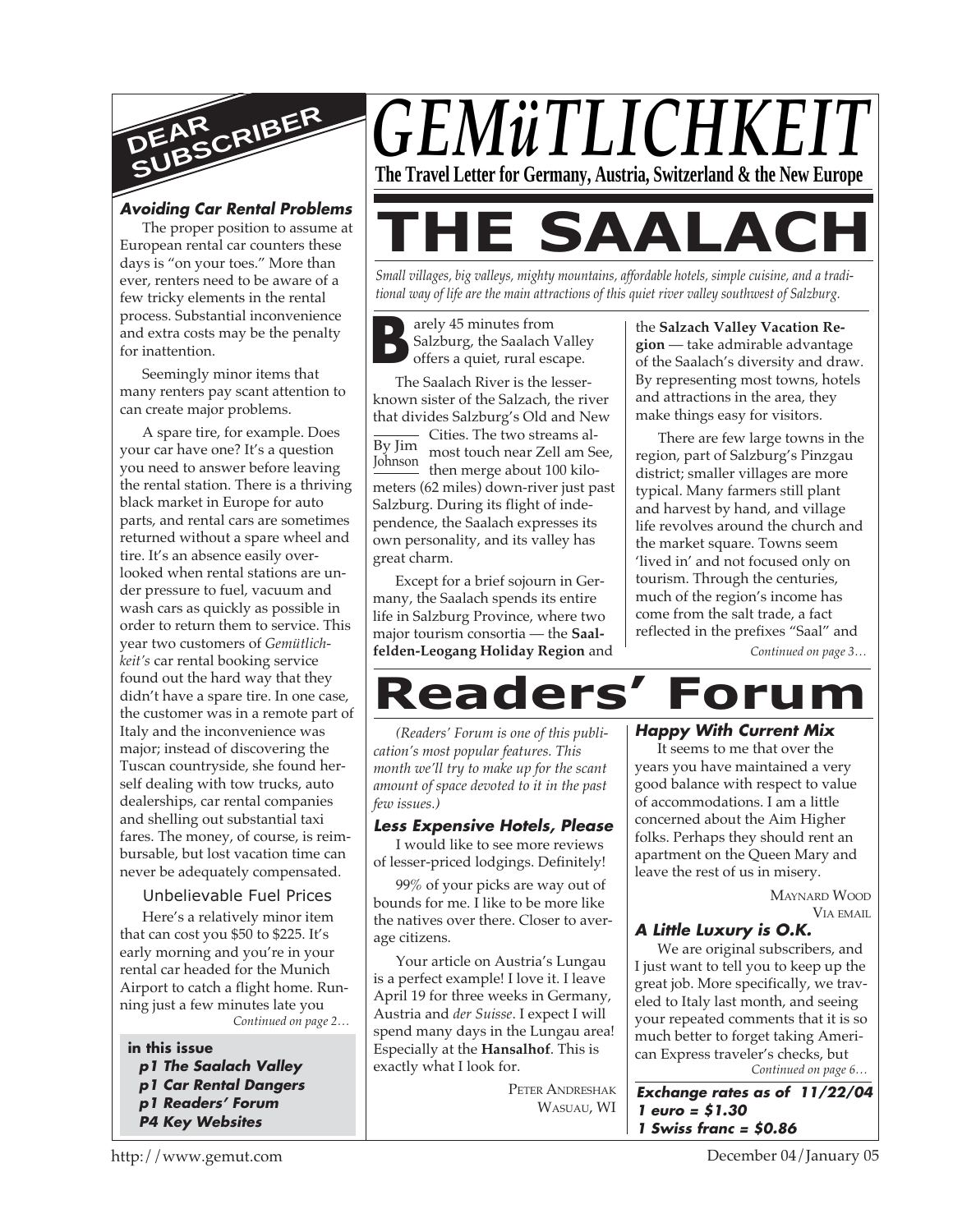#### *DEAR SUBSCRIBER Continued from page 1*

decide to let Avis top off the gas tank. You filled up yesterday in Garmisch-Partenkirchen and can't have used more than four gallons. It'll cost a few extra bucks but it's worth it for the convenience, right? Well, yes, provided you consider \$60 or \$70 a "few extra bucks." You see, Avis is currently charging €3.19 *per liter* if they have to fill your tank when you return your car to the Munich Airport. Four gallons equals about 15.14 liters. At €3.19 per liter that's €48 or approximately \$62 at today's exchange rate — approximately \$15.50 per gallon. If you want to let them fill up a 14-gallon tank figure on about \$218.

Don't Like Your Car? Sometimes the car offered at the rental car counter doesn't suit the customer's needs. It's too big, too small, doesn't have automatic transmission, doesn't have a stick shift, isn't a diesel, is a diesel, and so on. If the voucher specifies a feature not on the car offered — automatic transmission, for example — bringing the discrepancy to the attention of the rental agent usually solves the problem. (If it doesn't, we'll tell you what to do a bit later in this article.) But let's say your voucher/reservation and what you're being offered are in sync; you simply want something better. At this point the agent may offer an upgrade. Do not assume it's out of the goodness of his heart. The upgrade is going to involve addition-

al cost and you need to know precisely how much.

Some rental agents are quick to offer a larger, better car but soft-pedal the added cost. In some instances we are aware of, customers have been offered upgrades for "only an additional €5 per day." Figuring it would cost them less than \$50 per week, several said O.K. Much later, back in the U.S., they were shocked when their credit card bills arrived and they found the charge to be much higher than anticipated. When they heard "€5 per day," these customers understandably assumed it meant €5 more than what their voucher called for. What the not-so-bright (or not-soforthright) rental agent meant, however, was that the upgrade was only €5 higher than the company's walkin counter rate — a price much higher than the discounted rate specified by these customers' vouchers.

#### Extra Driver Charges Vary

Need a passenger to share driving duties? The counter agent will be happy to add another name to the contract and then charge you as much as \$135 per rental. Exactly how much each additional driver will cost is probably something you'll want to know before committing to do so.

## Insurance Problems

Of course, the classic rental-carsurprise-charge-on-the-credit-cardbill involves the purchase of the optional theft and collision insurance. If your initials appear on the contract in the "Ja" or "Qui" portion of the insurance box it could cost you several

hundred dollars. In any case, our advice is to rely on a credit card for collision and theft coverage — it's free and there's no deductible.

Smart Renter Strategies Here's a short check-list that should help smooth your European rental car experience.

• When booking a car in Europe, find out if the rate is guaranteed in euros or U.S. dollars. Many companies guarantee their overseas bookings in foreign currency. If you reserved a car guaranteed in euros on August 1 for pickup on November 6 you will pay about 8% more in U.S. dollars than on the booking date. In addition, when issuing a quote in foreign currency, most companies estimate the price in dollars using a very favorable exchange rate. When it comes time to pay, however, it is very likely you won't get such a friendly rate of exchange.

*Continued on page 8…* • If you need to change a *Gemütli-*

## **Using Gemütlichkeit**

• Hotel prices listed are for one night. Discounts are often available for longer stays.

• All hotel prices include breakfast unless otherwise noted.

• Local European telephone area codes carry the "0" required for in-country dialing. To phone establishments from outside the country, such as from the USA, do not dial the first "0".

## **Logging on to our Website**

Back issues in text format from January 1993, except for the most recent 12, are available free to subscribers only at http://www.gemut.com (click on "Members"). To access the issues enter the user name and password published in this space each month. The new codes are:

User Name: **zach** Password: **3331**

#### Vol. 18, No. 10  $GEM\ddot{u}TLICHKET$  **HOTEL RESTAURANT RATING KEY Dec./Jan. 2004/05 Rational Scale Rating Scale Rating Scale Rating Scale Rating Scale Scale Scale Rating Scale Scale Rating Scale Scale**  $\mathbb{R}$

| <b>Publishers:</b>                                                           | <b>Robert H. &amp; Elizabeth S. Bestor</b>                          |  |
|------------------------------------------------------------------------------|---------------------------------------------------------------------|--|
| Editor:                                                                      | <b>Robert H. Bestor</b>                                             |  |
| <b>Senior Wrtier:</b>                                                        | Jim Johnson                                                         |  |
| <b>Contributors:</b>                                                         | Mark Honan, Nikki Goth Itoi                                         |  |
| <b>Consulting Editor:</b>                                                    | <b>Thomas P. Bestor</b>                                             |  |
| <b>Online Services:</b>                                                      | <b>Kurt Steffans</b>                                                |  |
| <b>Subscriber Travel Services:</b>                                           | <b>Andy Bestor, Laura Riedel</b>                                    |  |
| Gemütlichkeit (ISSN 10431756) is published 11 times each year by UpCountry   |                                                                     |  |
|                                                                              | Publishing, 288 Ridge Road, Ashland OR 97520. TOLL FREE: 1-800/521- |  |
| 6722 or 541/488-8462, fax: 541/488-8468, e-mail travel@gemut.com. Web        |                                                                     |  |
| site: www.gemut.com. Subscriptions are \$67 per year for 11 issues. While    |                                                                     |  |
| every effort is made to provide correct information in this publication, the |                                                                     |  |
| publishers can make no guarantees regarding accuracy.                        |                                                                     |  |
| <b>POSTMASTER: SEND ADDRESS CHANGES TO:</b>                                  |                                                                     |  |

Gemütlichkeit, 288 Ridge Road., Ashland OR 97520

# **Restaurant Criteria**

| Rating Scale                 | <b>Scale</b> | Restaurant Criteria        |                                     |
|------------------------------|--------------|----------------------------|-------------------------------------|
| Excellent                    | $-20$<br>16  | Food                       | 65%                                 |
| Above Average                | $12 - 15$    | Service                    | 20%                                 |
| Average                      | 8 - 11       | Atmosphere                 | 15%                                 |
| Adequate                     | 4 -<br>- 7   |                            |                                     |
| Unacceptable                 | - 3<br>$0 -$ |                            |                                     |
| <b>Hotel Rating Criteria</b> |              | <b>Value Rating</b>        | <b>Scale</b>                        |
| People/Service               | 30%          | <b>Outstanding Value</b>   | $17 - 20$                           |
| Location/Setting             | 15%          | Very Good Value            | $12 - 16$                           |
| Guestrooms                   | 30%          | Average Value              | 9 - 11                              |
| Public rooms                 | 5%           | <b>Below Average Value</b> | 5 -<br>- 8                          |
| Facilities/Restaurant        | 20%          | A Rip-Off                  | O.<br>4<br>$\overline{\phantom{a}}$ |
|                              |              |                            |                                     |

#### **Special @Designation**

By virtue of location, decor, charm, warmth of management, or combination thereof, an especially pleasant establishment.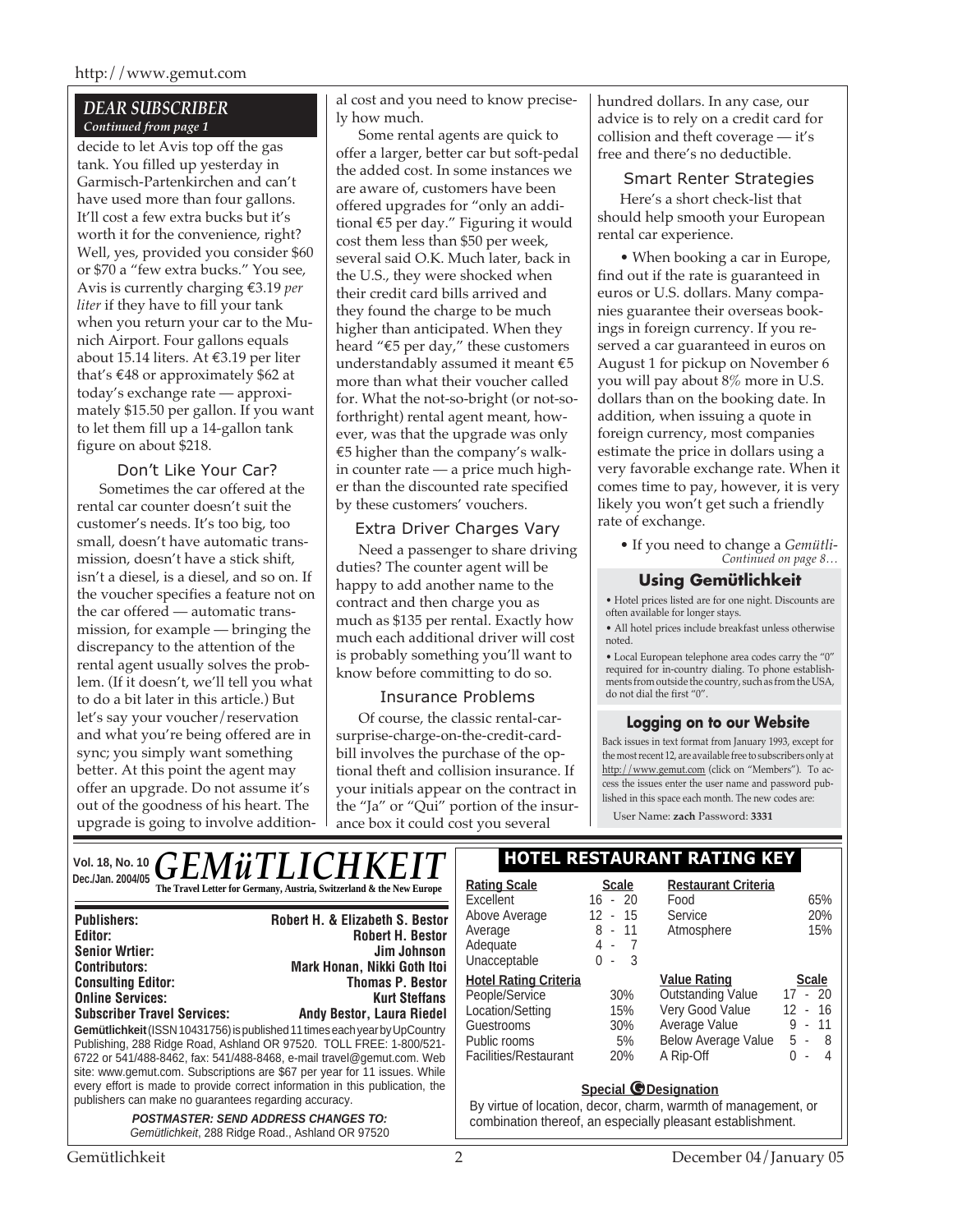## *SAALACH VALLEY Continued from page 1*

"Salz" that append many place names.

#### **Headquarters**

The towns and villages make great "base camps" for both adventurous and cultural exploration. Adventurous types can hike, raft, climb, paraglide and bike (from tough downhill terrain to gentle bike paths). Others can just watch or take in the atmosphere.

For those who want a hint of adventure, towns offer guided hikes from two hours to a full day, often with van shuttles to and from trailheads. The focus is as much on culture as exercise. An hour's hike can put relaxed walkers within a snowball's throw of glaciers. Many visitors hike through one or more of the region's geologically wondrous chasms. Or just walk between villages and picnic in an alpine meadow.

But the charm, history and scenery are just as accessible to the more sedate traveler. Customs live strong in the Saalach Valley, like the autumn *Almabtrieb* when farmers drive their cows from alpine meadows to the warmth and safety of barns. The entire village turns out with bands and costumes. Even the cows are festively dressed; if one carries black it means death or injury has befallen one of the herd — or the farmer's family — during the previous season. Or look at the baroque parish church in Leogang, where iron links form a chain around the outer wall. For centuries, village women have contributed the symbolic links to protect their men from injury, illness and death.

## **Down River**

The headwaters of the Saalach are nearly a mile high in the Hinterglemm, a narrow valley that deadends in the Kitzbühel Alps near the Salzburg-Tirol border. Powered by glacial melt, it flows east toward Zell am See and passes remote farms, hamlets and villages.

Just north of Lake Zell, the sediment-rich waters of the Saalach make a sharp jag to the north. Here the valley spreads broadly with farmland

#### **Saalach Valley Basics**

**Elevation:** (Lofer) 626 meters/2054 feet

**Tourist Info:** Salzburger Saalachtal, A-5090 Lofer 310, tel: +43/6588/8321-0, fax: 6588/7464, email: tourist-office@lofer.net, web: www.salzburger-saalachtal.info

Saalfelden Leogang Tourism, Bahnhofstrasse 10, A-5760 Saalfelden, tel: +43/ 6582/70660, fax: 6582/75398, email: info@saalfelden-leogang.at, web: www.saalfelden-leogang.at

#### **Nearest Airport:** Salzburg

| <b>Driving Distances:</b> (from Leogang) |        |           |  |  |
|------------------------------------------|--------|-----------|--|--|
| Salzburg                                 | 66 km  | 41 miles  |  |  |
| Innsbruck                                | 141 km | 87 miles  |  |  |
| Vienna                                   | 365 km | 226 miles |  |  |
| Munich                                   | 167 km | 104 miles |  |  |
| Zürich                                   | 417 km | 259 miles |  |  |
| Stuttgart                                | 387 km | 240 miles |  |  |

**Transportation:** Train travelers should note that there's no rail service along the Saalach between Saalfelden and Salzburg. While it's a hour's drive north from Saalfelden to Salzburg (or 90 minutes by bus), the rail route requires a 30-kilometer (18 mile) ride south to Zell am See that then connects with the Salzburg Sprinter in a nearly 270-degree arc for the two-hour journey to Salzburg. Those bound for Munich first have to head west toward Innsbruck.

Buses connect most of the towns with frequent service between Saalfelden and Lofer and frequent train connections between Leogang and Saalfelden.

**Best Bets for Transfers and Excursions:** Eder Reisen organizes daily excursions to points in and beyond the region including Salzburg, Neuschwanstein, Berchtesgaden, the Grossglockner High Alpine Road, Werfen Ice Caves, Venice, Vienna and Hallein Salt Mines.

Eder Reisen and Taxi, A-5761 Maria Alm, Dorf 7, tel.: +43/6584/7191, fax: 7191-4, email: office@eder-reisen-taxi.at, web: http://members.magnet.at/ eder.reisen.taxi.

and forests. Ribbony waterfalls spill from sheer cliff walls.

The Saalach first finds civilization at **Saalfelden**, a delightful town with medieval ramparts and a market square — but also traffic and a discreet McDonalds. A best-bet here is **Pinzgau Museum** in **Ritzen Castle**, featuring four floors of cultural, religious and archeological exhibits plus mining displays.

East, in the mountains, the village of **Maria Alm** is remote and compact, with most conveniences within walking distance. It's a prototypical Alpine town — with all the pros and some of the cons. Tourists, attracted by the

village's history, charm and pastoral setting, flock to its ski slopes and to "traditional" folklore evenings with ooompa music, lederhosen and dance.

## **Leogang, heart of the region**

A short detour from the Saalach (and overall a more desirable destination than Maria Alm) is **Leogang**, the geographic heart of the region and an old farming village that has grown up a bit thanks to prosperous skiing seasons. Typically for the region, Leogang earns most of its tourist money during the ski season. But from late spring to early fall, those crowds are gone and the infrastructure remains. The pace is slow, the visitor count low and the service more attentive.

In old dialect, "Leogang" meant "Path through the Swamp." The swamp has been reclaimed through the centuries and now a small river, the "Black Leo," flows through the valley. Villages and settlements grew up along the old path, and Leogang is more a linear town than a traditional one built around a central market square and church.

Surrounded by sunny and serene alpine meadows at an altitude of 2,500 feet, it sits against a backdrop of snow-topped mountains. Take the cable car to the top of **Asitz Mountain** for the glorious view. The Steinberge (Stone Mountains) and Steinernes Meer (Stone Sea) dominate the northern panorama and over the summit of the Asitz, the snowy peaks of the "Dreitausender"— glacial mountains higher than 3,000 meters (9,800 feet) — fill the southern view.

It's a three-hour hike back to the bottom (long but not strenuous), and mountain huts seem to appear when most needed to abate thirst and hunger. Just watch out for mountain bikes, since Leogang is also site of BikeWorld, Europe's largest mountain bike camp.

Leogang's **Hütten** section is worth a visit, a small village that once housed miners and other mountain workers. The **Mining Museum** gives a hint of life during six centuries of mining (mostly silver, copper,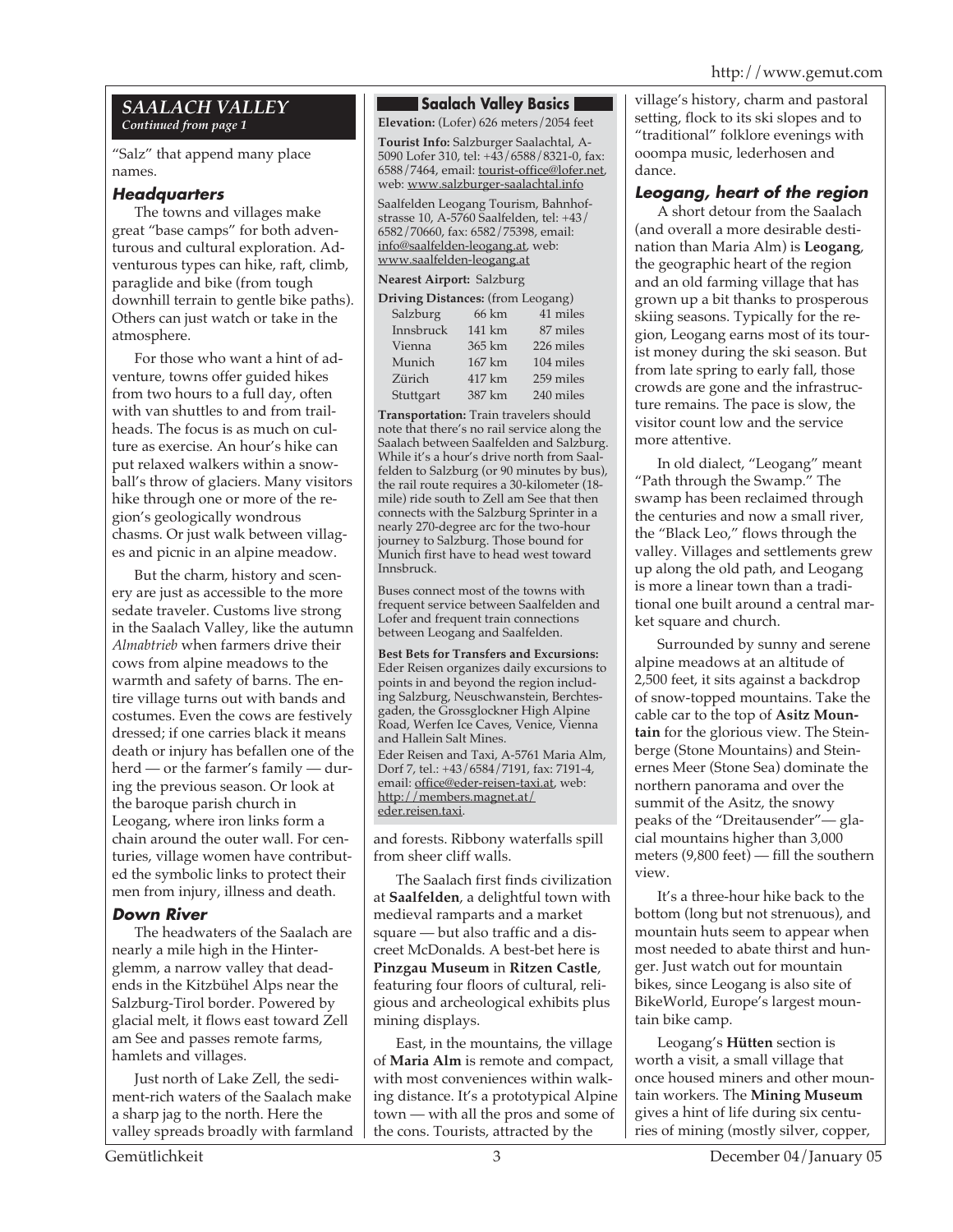lead and nickel), an experience made even richer with a tour to the mine itself. The tour follows a series of steep ladders and can be strenuous and is definitely not for the claustrophobic.

#### **Natural Wonders**

Back on the Saalach, just 10 minutes north of Saalfelden, a collection of three natural wonders are easily explored. The **Lamprechtshöhle** is one of Europe's largest cave systems. About 700 meters (2,150 feet) are accessible to visitors who can climb 392 steps along a series of underground waterfalls and streams. The setting is not entirely controlled, and high water still threatens from time to time; red lights signal immediate evacuation. As interesting as the natural setting are the inscriptions on the walls and ceilings dating as far back as 1823, as well as crosses marking where people have died trying to find the end of the cave (or, according to legend, treasure). It wasn't until 1993 that a Polish team found another exit more than a mile high atop the Steinberge.

Two chasms — both protected natural monuments — lie within a five-minute drive or bus shuttle. During the last Ice Age, glaciers cut narrow clefts through the limestone walls of the Saalach Valley. In the

#### **Key Websites for the Traveler**

**• www.gemut.com** Gateway site for travelers to Germanic Europe, including car rental, rail passes, hotel bookings, traveler feedback, travel tips and past issues (free access to back issues for subscribers; see log-on info on page 2).

**• www.viamichelin.com** The Michelin database of hotels and restaurants plus great interactive trip planning tools.

**• www.travelgearnow.com** Guidebooks, maps, travel accessories, luggage, all at 10% off for subscribers.

- **www.webflyer.com** Informative frequent flyer forums make this a must for air travelers.
- **bahn.hafas.de/bin/query.exe/en** German rail. Train
- schedules throughout Europe, not just Germany.
- **www.sbb.ch/index\_e.htm** Swiss and European rail schedules.
- **www.ski-europe.com** Top web resource for skiers with much data on Alpine resorts.
- **www.myswitzerland.com** Website of Switzerland's national tourist authority.
- **www.germany-tourism.de** Germany's national tourist authority.
- **www.austria.info/us** Austria's national tourist authority.
- **http://www.hhog.de** Website for an alliance of historic German cities.

**Vorderkaserklamm**, the rift runs 80 meters (250 feet) deep along a 400 meter (1300-foot) gorge. The **Seisenbergklamm** runs 600 meters (nearly 2000 feet). At some places, the opposing walls are close enough to touch as misting waterfalls pour into frothy streams.

# **The "Pilgrim's Cathedral"**

Farther north, **St. Martin**, a traditional rural village surrounded by mountains, is well-known for the socalled "Pilgrim's Cathedral" at **Maria Kirchental**. The mountaintop masterpiece was designed by Fischer von Erlach, Austria's leading baroque architect (he built Schönbrunn in Vienna). Even before its completion in 1708, pilgrims trekked on foot from throughout Salzburg and Tirol. Today's traveler still has to climb (on foot, bike, car or taxi) a winding hillside road past shrines to the Stations of the Cross. While the external and internal architecture are stunning, the votive paintings are equally impressive. Each was contributed by a pilgrim as thanks for holy rescue from illness or accident and explains the story in words and pictures. Paintings portray falling trees, floods, avalanches, overturned boats, attacking soldiers, fires, and deathbeds scenes.

Just to the north, **Lofer** is more of a patrician market town than farming village, which shows in the ornate and formal architecture. The city is also well-known as a center for outdoor sports and home base for rafting companies and adventure outfitters. Here, where the Saalach narrows, its rapids draw whitewater fans from across Europe.

From Lofer, it's barely 30 minutes to Salzburg. Or detour west through the Strub Pass and follow the tumbling waters of the Loferbach in what amounts to a 75-kilometer (46-mile) circuit around the base of the Steinberge. Most of the route is secondary or farm road. The pass divides the provinces of Salzburg and Tirol, and the ruins of an old castle and toll station mark the site of battles through the centuries.

#### **Rural life in Unken**

Downstream from Lofer, in **Unken** — less a town than a collection of rural villages spread across alpine foothills — the **Kalkofengut Farmers Museum** gives a powerful sense of rural life. The thick-walled house was last renovated in 1681 and its rooms have changed little through the centuries. The kitchen still has two open fireplaces and the arched ceiling, caked black with soot, once held hooks for meats that smoked slowly overhead. The museum is filled with exhibits from the  $15<sup>th</sup>$  to mid-20<sup>th</sup> centuries, including butter churns and molds, tobacco cutters, kitchen utensils (no forks — just knives and spoons), religious carvings, weaving machines, spinning wheels and curiosities like castration clamps and massive hairballs coughed up by favorite cows. Photographs show former residents through the early 20<sup>th</sup> century engaging in such old customs as stilt-dancing. Signs are in German but not necessary.

Before it reaches a tab of German territory, the Saalach relaxes (thanks to flood-control dams) before reentering Austria in a forest lakescape near Bad Reichenhall. Just past Salzburg, it joins the Salzach for a mutual flow into the Inn River, the Danube and, ultimately, the Black Sea.

# **Lodging**

#### Krallerhof

A farm for 300 years, the Krallerhof began its transformation to fivestar hotel in the 1950s. It's still a halfstar short, but guests don't notice the difference. This resort hotel with allinclusive options has become a destination unto itself. Its 100 sumptuous guestrooms range from large to huge. Service is stellar. The hotel staff can take care of everything: tee-time at nearby golf courses, excursions, dinner reservations in one of the hotel's six restaurants and salons (opt for patio dining).

The €3 million Refugium wellness area and "beauty farm" includes six different types of sauna, relaxation grottos, treatment areas and an indoor swimming pool. An outdoor pool is set into a meadow with views to two mountain ranges. Nearby are tennis courts.

In the Vinothek, the sommelier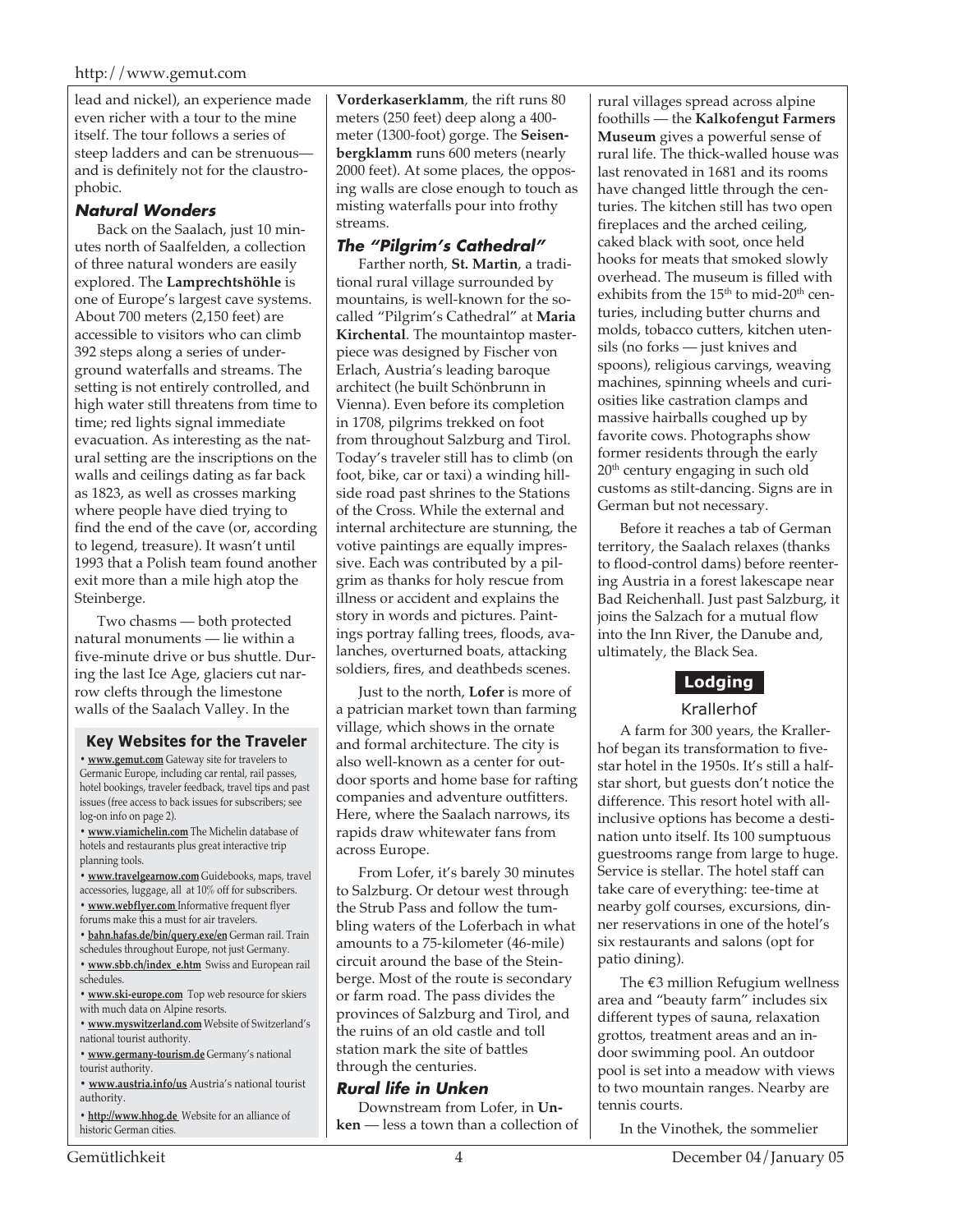can recommend from a list of 250 wines. While the hotel is modern, many public spaces use "recycled" wood — floors, carved beams and walls — from old farm houses. The hotel is extremely popular with Austrians and Germans but hasn't yet been "found" by Americans.

**Contact:** Krallerhof, Rain 6, A-5771 Leogang, tel: +49/6583/8246-0, fax: 8246-85, email:

reservations@krallerhof.com, web: www.krallerhof.com. Proprietors: Altenberger Family.

**Daily Rates:** Singles €118-135, doubles €228-306, includes buffet lunch, five-course dinner, afternoon coffee and pastries, activities program, free or discounted use of sports facilities. **Rating:** QUALITY 17/20 VALUE 15/20

#### Vitaloase zu den drei Brüdern

The "Vital Oasis at the Three Brothers" is an excellent choice for travelers who wish to escape to an exotic Alpine country retreat.

Named for the three mountain peaks looming over the modern farm-turned-hotel, drei Brüdern features an "oasis of the senses" with aroma grottos, alpine hay baths, and saunas that open to a private pond. The Sabbia Med desert chamber has a floor of warmed sand where guests can lie as the sun rises and sets over a desert scene staged with murals and props. Take a Cleopatra bath in a copper tub with milk, roses and orange blossoms, or get a wax- or mudpack. Then enjoy the "fitness platter" of three flavorful cutlets coated in natural grains and seeds and served atop a fresh garden salad.

Rooms were renovated in August and blend modern conveniences with traditional reminders — such as an old-style tile oven and windows and doors with Romanesque arches. The tower suite climbs from the living room to an octagonal bedroom with a vaulted wooden ceiling and a 120 degree mountain view.

**Contact:** Vitaloase zu den drei Brüdern**,** Reith 11, A-5091 Unken, tel. 06589-4522, fax 06589-45223, email: vitaloase@dreibrueder.at. web: www.dreibrueder.at. Proprietors: Faistauer Family.

**Daily Rates:** Singles €56-82, doubles €104-150, includes dinner, afternoon snack, spa.

**Rating:** QUALITY 16/20 VALUE 16/20

## Salzburger Hof

Rooms are spacious and service is familiar and friendly at this modern yet traditional four-star hotel located in the heart of Leogang's recreation area. All double rooms have balconies. Those on the "mountain side" open directly to Asitz Mountain, while on the "sunny side" the view is of the slightly-more-distant Steinberge range. The hotel restaurant attracts guests from throughout the area, always a good sign.

**Contact:** Salzburger Hof, Sonnberg 170, A-5771 Leogang, tel: +43/6583/ 7310-0, fax: 7311-67, email: office@salzburgerhof.co.at, web: www.salzburgerhof.co.at. Proprietor: Hörl Family.

**Daily Rates:** Singles €75-89, doubles €130-168.

**Rating:** QUALITY 16/20 VALUE 15/20

## Hotel Das Bräu

A brewery and hostelry for much of its 400-year history, Das Bräu now distinguishes itself as one of the region's finer historic hotels. Its restaurants have also gained considerable recognition. The building has been as much restored as renovated and bears a strong sense of history and rustic charm.

Guestrooms are individually furnished and feature Austrian antiques. Number 326 is a superb, spacious double with marble, hand-painted wood, a hand-decorated farmer's closet and small sitting area. As with most rooms, the view is to farms and mountains.

**Contact:** Hotel Das Bräu, Number 28, A-5090 Lofer, tel: +43/6588/8207, fax: 82077, email: dasbraeu@aon.at, web: www.braeu.lofer.at. Proprietors: Brüggler and Rainer families. **Daily Rates:** Singles €50, doubles €80 **Ratings:** QUALITY 16/20 VALUE 16/20

## Gasthof zur Post

St. Martin is a tiny alpine village, which puts the Gasthof zur Post both at its heart and fringe. The former overnight stop for post coach riders

and passengers, the old inn abuts farmhouses, barns and fields to one side and the medieval church and cemetery on the other. Annie Meindl and her family have made a great effort to keep the rooms as original as possible while still offering modern conveniences. The third floor features the old dancing room, which today serves as a common parlor to a halfdozen guest rooms. Number 9 has antique beds, wooden floors, 19<sup>th</sup>century paintings and a view of a chestnut tree backed by mountains.

**Contact:** Gasthaus zur Post, A-5092 St. Martin bei Lofer, tel: +43/6588/ 8502-0, fax: 8502-94, email: info@gasthof-post.info, web: www.gasthof-post.info. Proprietor: Meindl Family.

**Daily Rates:** Singles €28-32, doubles €46-56 (higher prices for rooms with separate bedrooms and living rooms). **Ratings:** QUALITY 12/20 VALUE 14/20

## Gasthaus Kirchenwirt

Built in 1326, the Kirchenwirt is Salzburg Province's oldest inn. It's fun to look at centuries-old paintings of the town. In one, the Kirchenwirt looks much as it does today.

History lives in the guestrooms and public areas, too, with plenty of antiques, oil paintings, portraits and the requisite antlers. Number 20 is a best-bet, a spacious room with a huge bathroom and a view to the Steinberge. The fourth generation of current owners, Lisi Unterrainer, makes guests feel at home and a private, walled-in garden is perfect for quiet lounging.

**Contact:** Gasthaus Kirchenwirt, Leogang Nr. 3, A-5771 Leogang, tel: +43/6583/8216, fax: 8459, email: hotelkirchenwirt@nextra.at, web: www.hotelkirchenwirt.com. Proprietors: Johannes and Elizabeth Unterrainer.

**Daily Rates:** Singles €65-72, doubles €130-142

**Ratings:** QUALITY 15/20 VALUE 14/20



# Café Restaurant Bachmühle

At this restaurant, the only peo-<br>made to feel more welcome<br>in first-time ones ple made to feel more welcome  $t$ han first-time guests are sec-**CHOICE**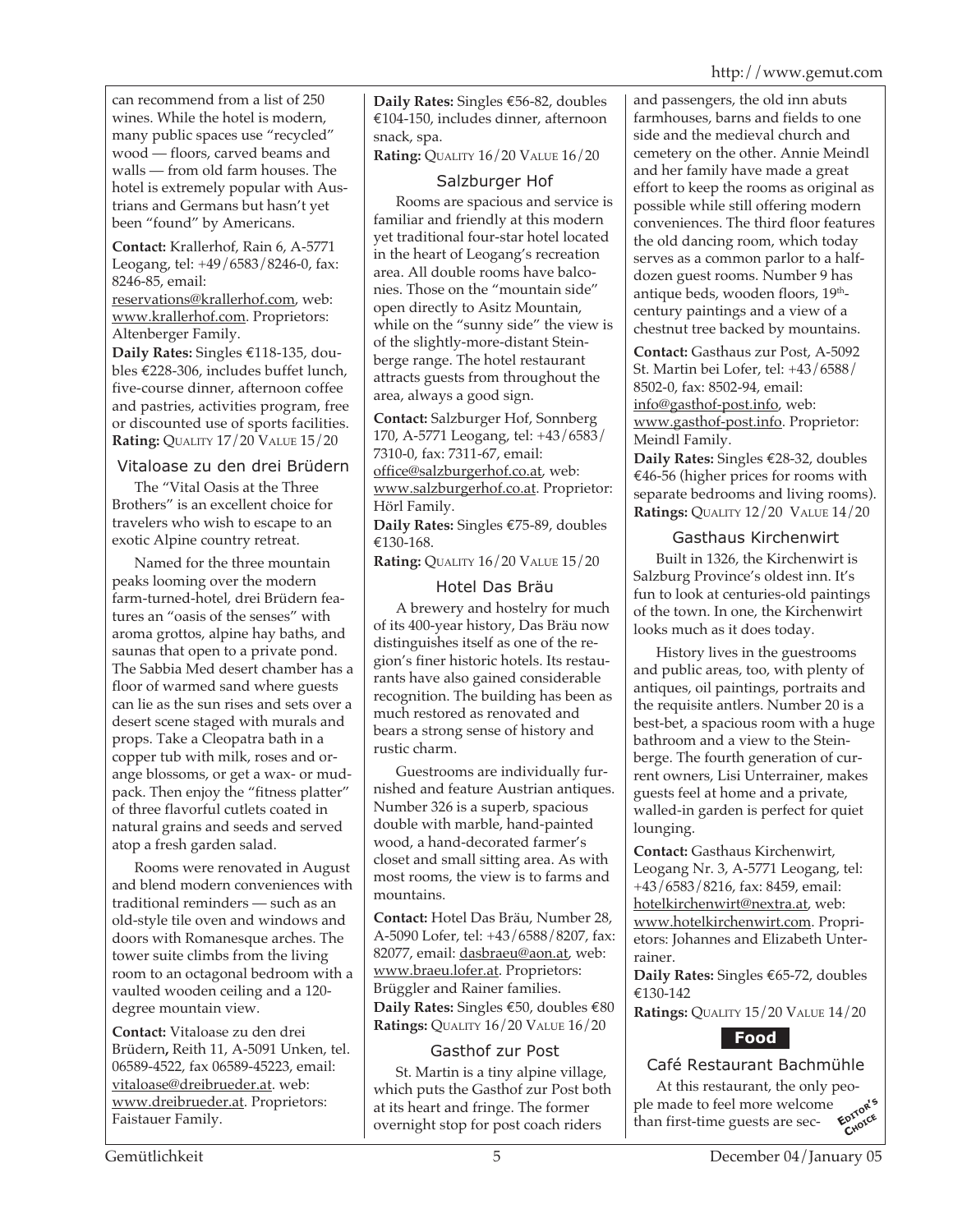#### http://www.gemut.com

ond-time guests. By then, Maria and Franz Riedelsperger know their new friends by name and are apt to sit down, swap stories and become part of their lives. This, of course, after a splendid meal.

Maria gets full credit for the kitchen, where typical fare includes potato-crusted perch in a white wine sauce, grilled trout, roast duck with dumplings and red cabbage, and braised venison with cranberries. Before dessert, take a stretch in the private garden.

While the indoor area is charming, the view from the balcony demands outdoor dining.

The Riedelspergers bring equal commitment and hospitality to their 16-bed hotel. When an Italian guest mentioned car trouble, Franz offered his own for the afternoon.

**Contact:** Café Restaurant Bachmühle, Sonnberg 148, A-5771 Leogang, tel: +43/6583/7132, fax: 7472, email: bachmuehle@sbg.at, web: www.bachmuehle.sbg.at. Proprietors: Maria and Franz Riedelsperger. **Ratings:** QUALITY 14/20 VALUE 16/20

#### Gasthaus Kirchenwirt

Though the Kirchenwirt has served guests for almost seven centuries, Elizabeth Unterrainer's family has run it for a mere 120 years. Today guests are welcomed cordially with an offer of sparkling wine and a bowl of fresh, wild mushrooms: "We can prepare them however you want," she says, and then tempts with dishes such as herbed chicken and roast shoulder of veal. At a nearby table, a server pours steaming broth over bread dumplings dense with mushrooms.

Kirchenwirt is a small inn in a small town, but menu choices are appealing and well-prepared. Appetizers include red caviar mousse, goose liver parfait with truffle honey and port-wine pear, and regional cheeses might be served with chutney. Salmon is tossed with fresh pasta in saffron oil, and mountain lamb roulade comes with garlic polenta a perfect complement of flavors.

Dining is spread over several rooms, each with wood paneling and plank floors, so that even crowded evenings seem quiet. Service is attentive and helpful. The range in price for main courses is  $€9-15$ .

**Contact:** Gasthaus Kirchenwirt, Leogang Nr. 3, A-5771 Leogang, tel: +43/6583/8216, fax: 8459, email: hotelkirchenwirt@nextra.at, web: www.hotelkirchenwirt.com. Proprietors: Hannes and Elizabeth Unterrainer.

**Ratings:** QUALITY 15/20 VALUE 15/20

#### Priesteregg

This oversize mountain hut hidden in forests and rolling pastures, is a favorite of local farmers who enjoy its traditional, rustic setting. Order what they do: the *Hutessen* ("hut dinner"). Servers bring out what looks like a medieval torture device: a castiron cone with serrated sides that sits atop a metal basin. The purpose soon becomes clear. A flame is lit beneath the basin which is filled with beef broth and julienne vegetables. As the broth starts to simmer, the servers arrive with platters laden with beef and pork cutlets. The servers then demonstrate: hang a cutlet on the cone and let it sizzle. The finished product is eaten with baked potatoes and a variety of sauces. The meat is marinated to perfect tenderness and drips juices into the basin, which guests are urged to dip into with spoons. It's "all-you-can eat" including a bottomless wooden bowl of fresh salad and garlic bread for €15. Spareribs (cooked) can be substituted for the cutlets.

**Contact:** Priesteregg, Sonnberg 22, A-5771 Leogang, tel: +43/6583/8255, fax: 82554, email: priesteregg@eunet.at, web: www.priesteregg.at. Proprietors: Hubert and Renate Oberlader. **Ratings: QUALITY 13/20 VALUE 14/20 8** 

#### *READERS' FORUM Continued from page 1*

take an ATM Plus card instead, we decided to get one (we're probably in the small minority of folks in the US who didn't have one!) I made sure that the ATM card had the Plus logo on it and what a handy thing it was! It worked perfectly in small and large towns alike — no problem! The ex-

change rate was better than I could have gotten in the banks, I only paid a \$2.00 service charge once at a machine — the others, no charge.

I noticed in your Sept 04 edition that you wanted comments about whether your subscribers "craved comfort and sometimes a little luxury" — we do!

We have discontinued a lot of magazines over the years, but we won't cut our *Gemütlichkeit*! Instead of coasting on your past achievements, I appreciate the fact that you continue to put updated things in your publication which are so useful — like first night sleep and eat recommendations. It sounds like a small thing, but can kickoff a trip in such a special way!

> LINDA AND DOC CORNUTT DALLAS TX

#### **Favors Moderately-Priced**

Generally speaking, I would side more closely with Mr. Craig Haley's requests for reviews of moderatelypriced accommodations. I'm in the 30-something demographic range and travel to Europe to enjoy the different culture, rather than to escape to a different form of comfort and luxury as requested by Mr. Kurt Kreuger in the next letter. I would contend that *Gemütlichkeit* does a good job providing reviews that are closer to the "comfortable" end of the scale than the "affordable" end. While I enjoy these reviews and hope to one day sample some nights in some of these properties, I inevitably resort to other Internet resources to find affordable lodging.

Frankly, my favorite accommodation in Germany is an **Ibis** hotel. While this chain doesn't offer distinctive properties with features and luxuries unique to any one city, I believe them to be an excellent value. Every one I've stayed in (at least 17 so far) has great proximity to train stations, very clean rooms, great European-style breakfasts, excellent coffee with a *Schluck* in the bar at night, perfectly firm mattresses, lots of hot water, and very courteous staff. On the downside, the rooms are usually small and the furniture is "Ikea-modern," but that's a trait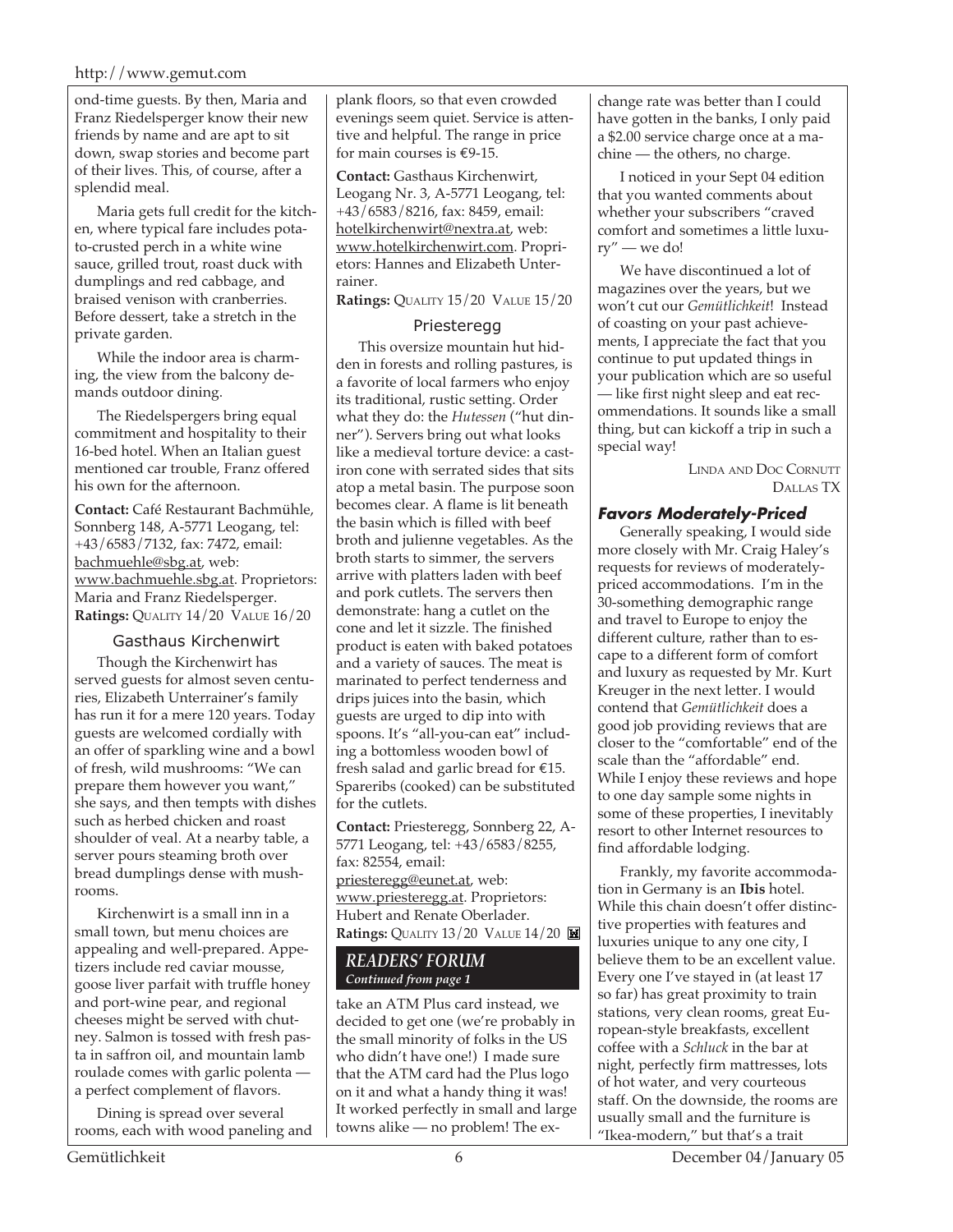shared with many European hotels with rates less than 150 euros/night. I've also had good experiences with several **InterCity** hotels.

Here are some other non-chain hotels we have also enjoyed that are in the affordable category: **Hotel Schaeper-Siedenburg** in Bremen, **Inselresidenz Strandburg** on Juist, **Gasthof Auerhahn** in Salzburg, **Hotel Domschatz** in Quedlinburg, **Hotel Kapelle** in Innsbruck, **Hotel Vier Jahreszeiten** in Bad Reichenhall, and **Panoramahotel Lilienstein** across from Königstein.

 I do pay close attention to your restaurant reviews, as I'm always looking for a handy lunch and am more willing to splurge on an enjoyable dinner. Your reviews of **Thüringerhof** in Leipzig were right on, and we have enjoyed fine meals there on two different occasions now. Several of your Nürnberg recommendations had great food, but were crowded. Restaurants worthy of your review might include: **Hotel Kapelle** in Innsbruck, **Kleiner Olymp** in Bremen, **Jan Paukert** in Prague, **Koebes** on Juist, **Thomas Brauhaus** in Leipzig (next to the Thomaskirche), **Steigl** pub in Salzburg, **Aussichtsreich** in Stuttgart (this is just 10 minutes walk from where I'm temporarily living, so I enjoy their hospitality frequently!), **Schoendorf Brauhaus** in Böblingen, **Henne** and/ or **Kleine Markthalle** in Kreuzberg/ Berlin, and **Tolle Knolle** in Konstanz.

Thanks for the opportunity to add feedback. I always look forward to every issue with bated breath, and I save every issue as a great reference for our next trip-planning efforts!

DAVID THAEMERT VIA EMAIL

# **GPS Makes a Difference**

We've just returned from a week in Germany using several recommendations from the *Gemütlichkeit* newsletter. For the first time we had "navigation" or GPS, in our rental car, and what a difference it made. No more searching for signs along the road or studying several maps to find our way. We simply punched in the town or street address and followed the directions (the system can be programmed for English).

Using the **Gasthof und Pension Hofmann**, in the small town of Altenstein (*Gemütlichkeit*, March 2001) as a base, we explored Franconia, including the cities of Bamberg and Coburg. Bamberg is a well-preserved medieval city spreading across seven hills. Known for its smoky *Rauchbier*, Bamberg's half-timbered houses and its location along the Regnitz River make it an interesting city to walk. When we returned to the Gasthof we sat on our little balcony and watched the sun set, after which we enjoyed a good German meal prepared to order by the owner, Jarek Trejgis. Herr Trejgis is an accomplished chef who takes great pride in the meals he prepares. He and his wife Wiola are gracious hosts. In Rödental we passed up the **Hummel** factory tour and instead visited the **Engel-Puppen** factory down the road, on the "German Toy Street", and watched the handwork that goes into making German dolls.

Our last two days were spent in Volkach, a charming down in the Franconian wine area, where we stayed at **Zur Schwane** (Hauptstrasse 12, Volkach am Main, web www.schwane.de), a Romantik hotel that knows how to cater to its guests. The warm hospitality of hotel manager Andreas Poth and staff made our visit a most pleasant one. Our room — €90 for a double — was clean and comfortable. Zur Schwane operates a family winery (35% of the wines are sold on the premises) and Herr Poth gave us an interesting tour of the candle-lit wine cellar. The dining room, with its *kachel ofen*, dark oak ceiling and painted wall panels, looked more like something you would expect to find in Austria or Switzerland. The dinner menu included local specialities which were tastefully prepared and served with great attention. The breakfast buffet had a bountiful display of fresh bread, rolls, home made sausage and cheeses, yogurt, muesli and fruit and several types of eggs. About a twohour drive from Frankfurt, we hope to return to Zur Schwane.

INGRID DETWEILER CONCORD, MA

# **Avoiding Airport Rental Tax**

You've mentioned in the last issue or two the savings of renting a car at a location other than the airport or train station - perhaps a suggestion or two about a good location (assuming you've got luggage, etc.) near Frankfurt/Munich airports where this might be accomplished.

> KURT VINCENT NASSAU, NY

# **Bavaria Still Number One**

The Black Forest is great but we still prefer Bavaria as our number one area of Germany. We used Staufen as our base to tour the BF and stayed at the **Hotel Kreuz-Post** (Hauptstrasse 65, tel. +49/07633/ 95320, fax 953232, web www.kreuz-post-staufen.de) which had very nice rooms and excellent food but was really more of a restaurant with rooms than a hotel. After breakfast on the day the restaurant was closed, there wasn't a staff member to be found for the rest of the day. Another downside: there is no place one can just sit and have a glass of beer or wine. The restaurant is very formal and the weather was too cool to sit at one of the outside tables. Stayed at the **Villa Hugel** in Trier for two days, a true gemütlichkeit experience. Very good, although modern, accommodations and very friendly staff. It is located in a residential district, just a 5-minute walk from the Roman baths. My husband enjoyed the complimentary sauna and pool.

Our last night was at the **Hotel Westend** in Frankfurt, an interesting small hotel reminiscent of a villa, one block from the skyscrapers. It was OK for a last night, full of beautiful antiques and with a nice breakfast including eggs to order, but the carpet in our room was literally threadbare and the wall covering needed to be updated. In good weather an inviting rear garden is used for breakfast, but we're still searching for the "perfect" last night hotel. Any suggestions?

> VIRGINIA KIEHN VIA EMAIL

# **Berlin Hotel**

I recently spent a week in Berlin. In choosing a hotel, I looked for loca-